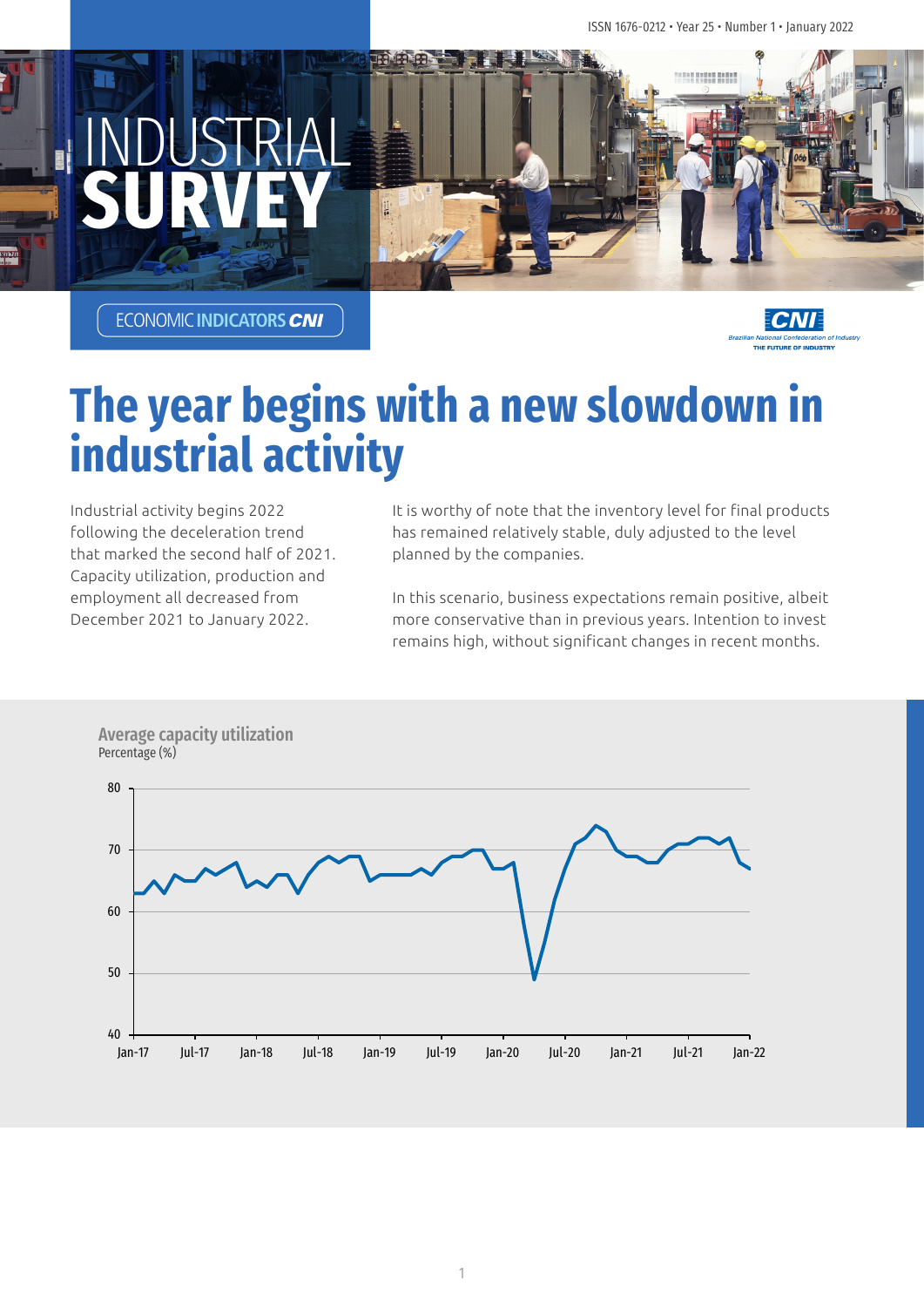### INDUSTRY PERFORMANCE IN JANUARY 2022

# **Industrial production and employment fall for the second consecutive month**

Industrial production fell sharply in January 2022 when compared to December 2021. The production evolution index remained at 43.1 points, a result below the dividing line between production decline and growth. The index for January is practically the same as that of December 2021, reinforcing the downward trend in industrial production.

 Industrial employment declined in January 2022 compared to December 2021. The index for the variation of the number of employees reached 48.8 points in January, which represents a fall in the number of employees, since the index was below the 50-point threshold that separates falling from rising employment.

60 Variation of production Diffusion index (0 to 100 points)\*



\*Figures above 50 points show an increase in production compared to the previous month while figures below 50 show a decrease in production compared to the previous month. The further the point score is from 50 points, the greater and more widespread the variation.





\*Figures above 50 points show an increase in employment compared to the previous month, while figures below 50 show a decrease in employment compared to the previous month. The further the point score is from 50 points, the greater and more widespread the variation.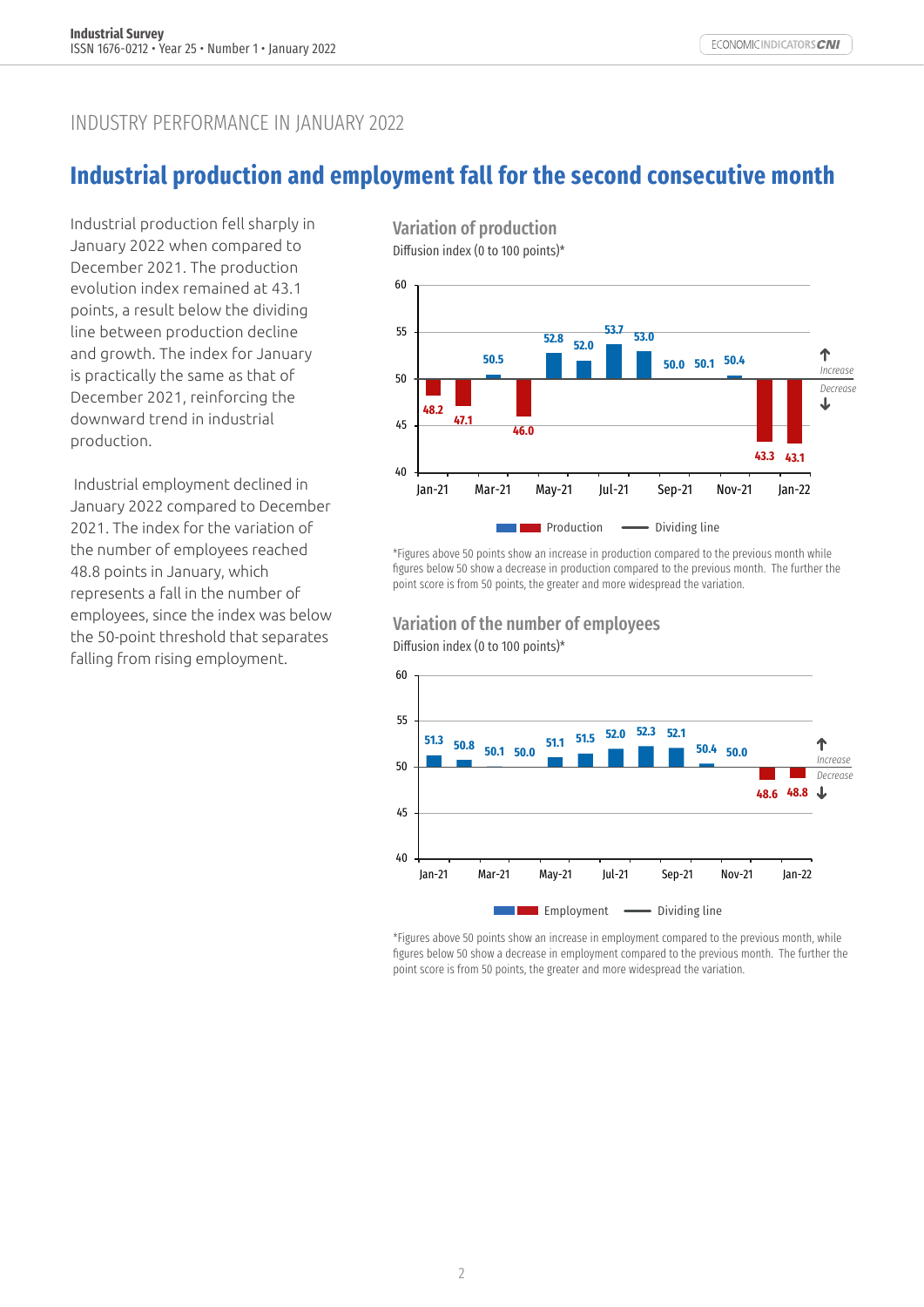# **Capacity utilization continues to decline**

In January 2022, the capacity utilization stood at 67%, which works out at a decrease of 1 percentage point compared to December 2021. This is the second consecutive month with a decrease in capacity utilization. The result is two percentage points lower than that recorded in January 2021 (69%) and is the same as the average recorded in January in previous years (67%).

The indicator of effective capacity utilization compared to usual levels stood at 41.4 points in January 2022. This result represents a reduction of 2.2 points compared to the previous month. This indicator is at the lowest level for the month January over the last five years.

Average capacity utilization Percentage (%)



### **Inventories remain adjusted to planned levels**

The index of the effective inventory level in relation to the planned level stood at 49.9 points in January, meaning that the effective inventory is practically at the level planned by the companies. The results have been close to 50 points since October 2021, which means that for the last four months the inventory levels have been a whisker away from what was planned by entrepreneurs.

The inventory level evolution index stood at 49.4 points, just below the 50-point dividing line, which indicates a small drop in inventory levels compared to the previous month.

Variation in inventory levels and effective inventory in relation to the planned level Diffusion index (0 to 100 points)\*



\*Figures above 50 points show an increase in the inventory level or actual inventory above planned, while figures short of 50 points show a decrease in the inventory level or actual inventory below the level planned. The further away from 50 points, the greater the variation or distance from the target.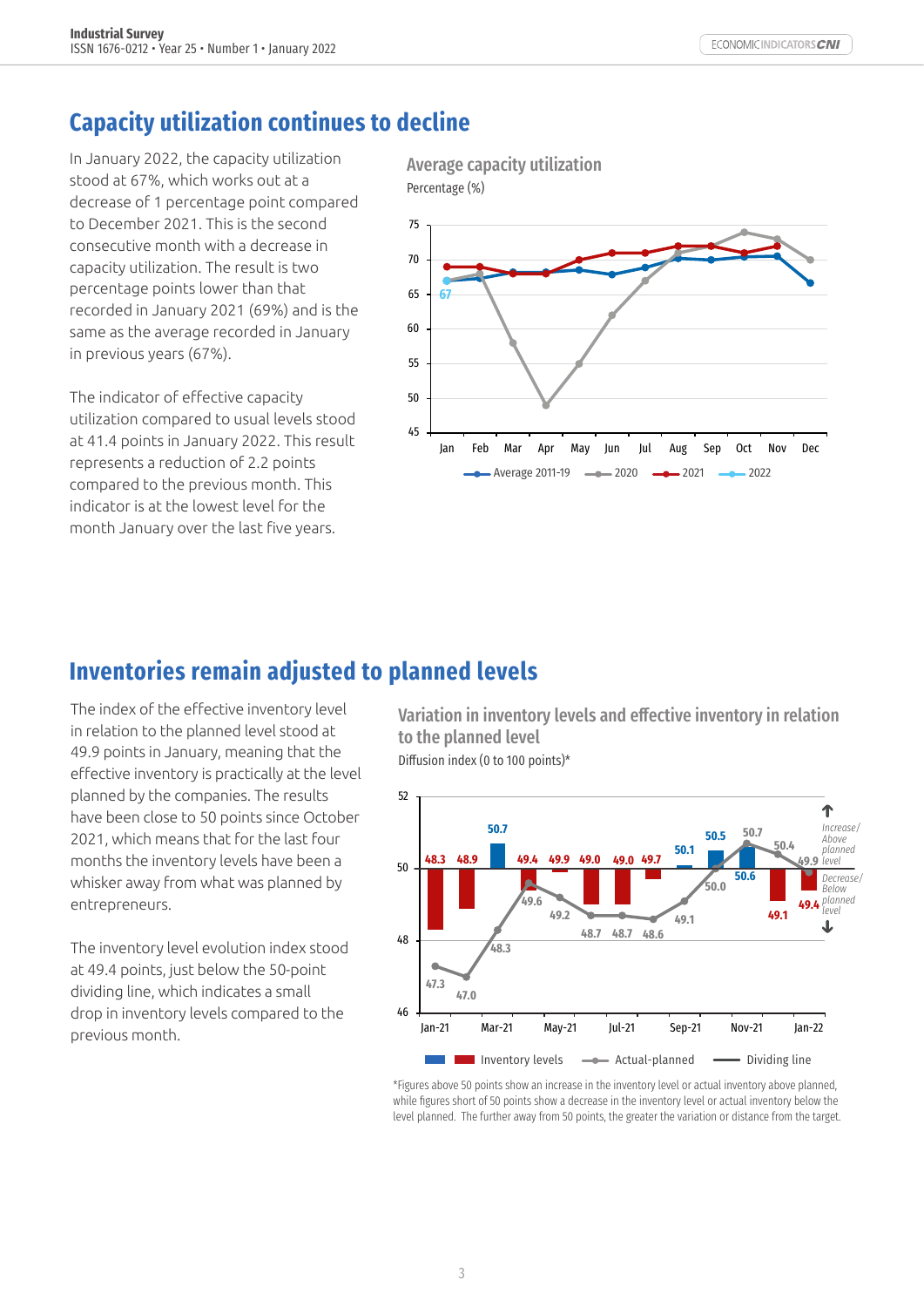#### INDUSTRY EXPECTATIONS IN FEBRUARY 2022

### **Entrepreneurs' expectations remain cautious**

Entrepreneurs' expectations remain optimistic in February 2022, but, just like in January, optimism is cautious. All results are above the 50-point threshold, which suggests an expectation of growth over the next six months. However, all indices still rank among the lowest for February in recent years.

The indices showed different variations from January to February 2022. The expectation index for demand edged up by 1.3 points when comparing January and February, reaching 56.7 points. The index for export expectations index stood at 54.0 points, a decrease of 1.1 point in relation to January. The index for the expected number of employees reached 52.1 points, working out at an increase of 0.5 point, comparing January with February.

Finally, the index for expected purchases of inputs and raw materials was 54.1 points, the same value registered in January.

Diffusion index (0 to 100 points)\* 70 60 **56.7 54.0** *Increase* 50 *Decrease* 40 30 Feb-12 Feb-13 Feb-14 Feb-15 Feb-16 Feb-17 Feb-18 Feb-19 Feb-20 Feb-21 Feb-22 **-** Demand  $\longrightarrow$  Exports  $\longrightarrow$  Dividing line 70 60 **54.1** *Increase* 50 **52.1** *Decrease* J 40 30 Feb-12 Feb-13 Feb-14 Feb-15 Feb-16 Feb-17 Feb-18 Feb-19 Feb-20 Feb-21 Feb-22 **Purchases of inputs and raw materials**  $\rightarrow$  **Number of employees**  $\rightarrow$  Dividing line

\*Figures above 50 points show expectations of growth, while figures below 50 points show an expected decrease. The further away from 50 points, the greater and more widespread the expected variation.

# **Intention to invest remains stable**

Investment intention in February 2022 remained practically unchanged, going from 57.9 points in January 2022 to 58.2 points in February 2022. Thus, it remained above the historical average of 50.9 points, which reveals a relatively high intention to invest. The index has been stable since the beginning of the second half of 2021.

Investment intention Diffusion index (0-100 points)\*

Expectation indices



\*The higher the index, the greater the industry's propensity to invest.